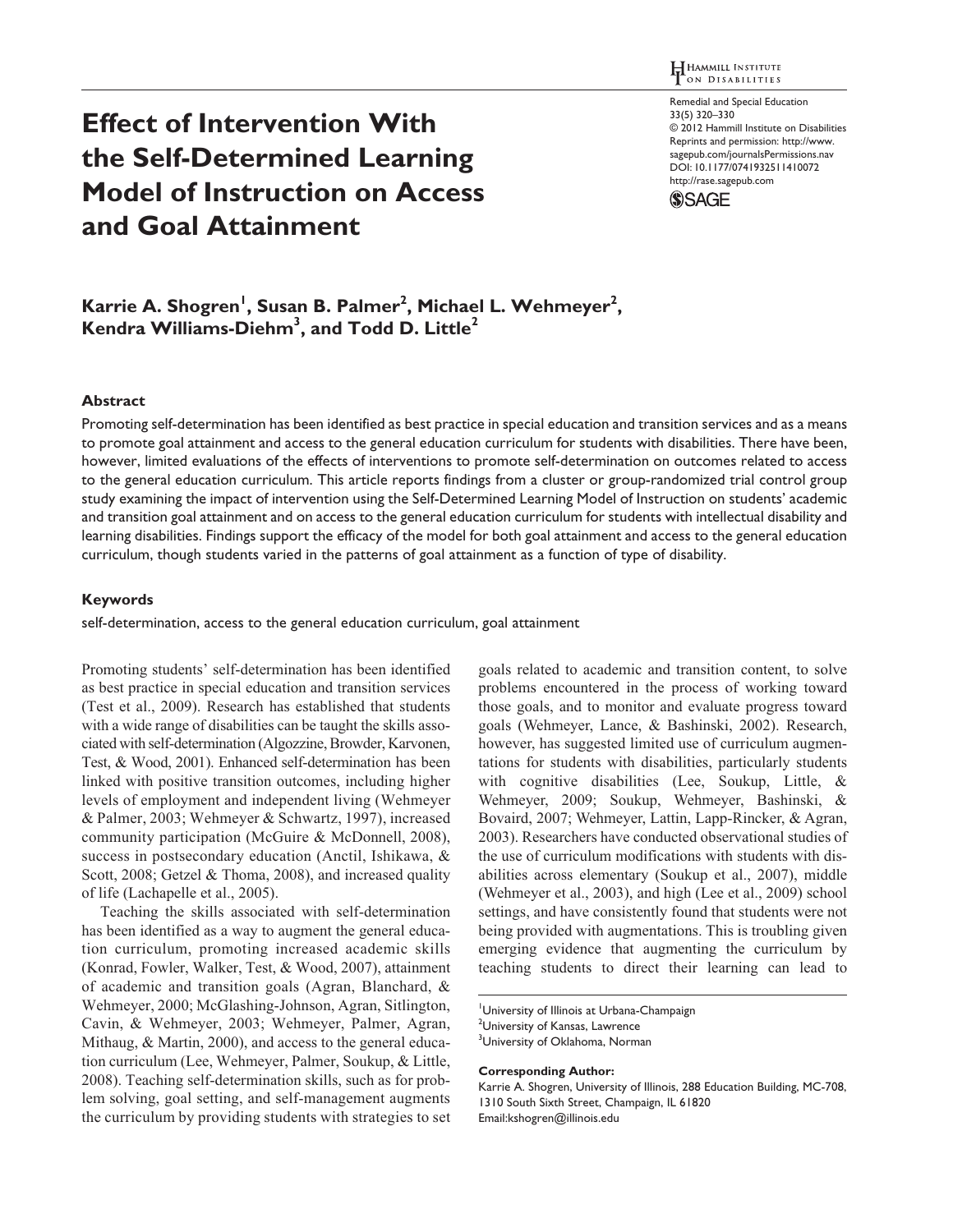enhanced self-determination (Wehmeyer, Palmer, Shogren, Williams-Diehm, & Soukup, in press) and goal attainment (Agran & Alper, 2000; Agran, Cavin, Wehmeyer, & Palmer, 2006; Wehmeyer, Palmer, et al., 2000).

The Self-Determined Learning Model of Instruction (SDLMI) is a model of instruction based on the principles of self-determination that enables teachers to teach students to use self-regulated problem-solving strategies to achieve self-selected goals. The SDLMI is a model of instruction, not a stand-alone curriculum, so the SDLMI enables teachers to overlay self-determination instruction with ongoing curricular activities across curricular domains (e.g., reading, math, transition, vocational). Wehmeyer, Palmer, and colleagues (2000), in a field test of the SDLMI with 40 students with intellectual and learning disability, found that 55% of students met or exceeded expectations in attaining academic and transition goals set using the SDLMI. Additional studies using single-subject research methodology have also suggested that students who receive instruction using the SDLMI meet or exceed teacher expectations for goal attainment (Agran et al., 2006; McGlashing et al., 2003). Lee et al. (2008) using a randomized control group design also established a relationship between the SDLMI and academic goals but inconclusive results on the impact of the SDLMI on access to the general education curriculum.

# **Purpose of the Study**

Despite the oft-cited promise of promoting self-determination as a curriculum augmentation, research suggests that instruction using strategies such as the SDLMI is rarely implemented in practice. For teachers to devote their limited instructional time to promoting self-determination using the SDLMI, there needs to be a clear evidence base to suggest the intended outcomes will result. The efficacy of the SDLMI must—as Wehmeyer, Palmer, and colleagues (2000) emphasized in reporting a field test of the model be judged based on the impact of instruction using the model on academic achievement and, in the context of academic reform, on issues pertaining to involvement with and progress in the general education curriculum. Although research exists that links the SDLMI with students' attainment of academic and transition-related goals and access to the general education curriculum, those studies used singlesubject, correlational, or quasi-experimental designs. The purpose of this study was to build on previous research and attempt to establish a causal relationship between instruction using the SDLMI and student (a) attainment of academic and transition-related goals and (b) access to the general education curriculum. We were also interested in exploring differences based on student disability label (i.e., intellectual or learning disability).

**Table 1.** Demographic Characteristics of the Treatment and Control Groups

| Characteristic                     | Treatment<br>group ( $n = 173$ ) | Control group<br>$(n = 139)$ |
|------------------------------------|----------------------------------|------------------------------|
| Gender                             |                                  |                              |
| Male                               | 97 (56)                          | 78 (56)                      |
| Female                             | 76 (44)                          | 61(44)                       |
| Age, M (SD)                        | 16.3(1.4)                        | 16.6(1.34)                   |
| <b>Disability</b>                  |                                  |                              |
| Intellectual disability            | 50 (29)                          | 44 (32)                      |
| Learning disability                | 123(71)                          | 95 (68)                      |
| Race/ethnicity                     |                                  |                              |
| Caucasian                          | 69 (40)                          | 104(75)                      |
| Hispanic                           | 47 (27)                          | 21(15)                       |
| African American                   | 49 (28)                          | 12(9)                        |
| Other                              | 2(1)                             | 2(1)                         |
| Missing                            | 6(4)                             | 0                            |
| Free or reduced-price              |                                  |                              |
| lunch status                       |                                  |                              |
| Eligible                           | 87 (50)                          | 46 (33)                      |
| Not eligible                       | 47 (27)                          | 39 (28)                      |
| Unknown                            | 33 (19)                          | 47 (34)                      |
| Missing                            | 6(4)                             | 7(5)                         |
| Educational support need,<br>M(SD) | 3.3(1.0)                         | 3.5(1.1)                     |
| Percentage of time                 |                                  |                              |
| outside general<br>education       |                                  |                              |
| $< 20\%$                           |                                  |                              |
| 21%-60%                            | 31 (18)                          | 55 (40)                      |
| $>60\%$                            | 82 (47)                          | 44 (32)                      |
|                                    | 55 (32)                          | 40 (29)                      |
| Missing                            | 5(3)                             | 0                            |

Note. Values are *n* (%) unless indicated otherwise.

# **Method**

#### *Participants*

Study participants were 312 high school students with disabilities receiving special education services under the categorical label of intellectual (30%) or learning disability (70%). Participants were recruited from three states (Kansas, Missouri, and Texas) and 20 school districts. Current information from standardized intelligence tests was not available for most students, but teachers were asked to rate on a Likert-type scale the educational support needed by students during the school day ranging from 1 (*no support needed*) to 5 (*total support needed*). The mean educational support need rating for students was  $3.4$  (*SD* = 1.1). Students were served in a variety of educational settings. The primary setting for 38% of students was the general education classroom, for 31% of students a resource-type setting, and for 31% a self-contained setting. Table 1 provides additional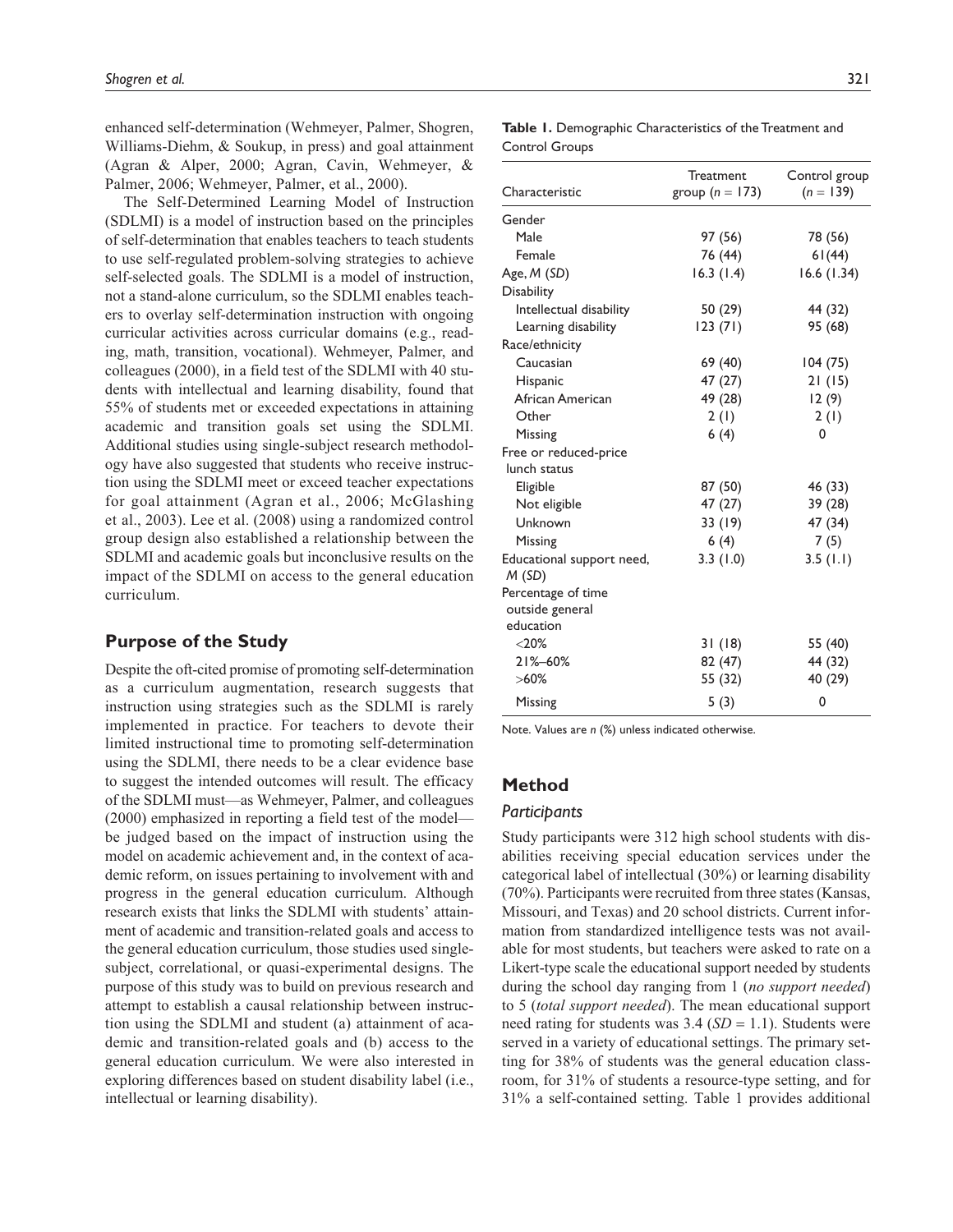demographic information on the sample, broken down by assignment to treatment or control group (described below). Preliminary analyses (chi-square tests for categorical variables and *t* tests for continuous variables) indicated differences between the treatment and control group with respect to race/ethnicity,  $\chi^2(4, 306) = 41.25, p < .05$ , with the control group having more Caucasian participants and the treatment group having more African American and Hispanic participants. Therefore, race/ethnicity was controlled for in

the analyses. No additional differences were found between the control and treatment group.

# *Design and Procedures*

Participants were recruited to participate in a two-year study examining the impact of the SDLMI on academic and transition-related goal attainment, access to the general education curriculum, and self-determination. This study used a cluster or group-randomized trial control group design with switching replication (Murray, 1998). That is, during the first year of the study, students were randomly assigned, by campus, to a control or treatment group. The treatment group received instruction using the SDLMI, but the control group did not. During the second year of the study, students in the treatment group continued to receive instruction using the SDLMI and students in the control group began to receive instruction using the SDLMI. This design was implemented to minimize attrition from the control group. As such, the only year for which there is a truly randomized control group design is the first year. We hypothesized, in fact, that there would be no real difference in access and goal attainment scores between groups in Year 2 because all students were receiving the intervention.

Project personnel contacted school districts and districts that agreed to participate  $(n = 20)$  identified high school campuses ( $n = 39$ ) and special education teachers ( $n = 54$ ) to participate. One to two teachers participated on each campus. Teachers were recommended for participation by the district and were selected if they were willing to integrate the SDLMI into instruction and had direct teaching responsibility for students with intellectual and learning disability. We selected teachers at each campus that supported students with intellectual and learning disability to access general education and transition-related content. Because we had multiple teachers at several campuses, each campus was assigned to be a "treatment" or "control" campus. Random assignment occurred at the campus level (rather than the teacher or student level) because of the nature of special education services in secondary transition. Teachers often work collaboratively and students typically interact with multiple teachers, introducing potential issues with carryover. Each teacher worked with project staff to identify students on his or her caseload who met the project criteria, which included (a) receiving special education services under the categorical label of intellectual or learning disability, (b) actively working on both academic and transition-related goals, and (c) could benefit from instruction in self-determination. Each teacher worked with between 1 and 10 students, with the average teacher working with 6 students. Informed consent was obtained for each participant, as well as assent from the student. After consent and assent were obtained, baseline data were collected.

Because of the intensive nature of the data collection procedures for access to the general education curriculum (described subsequently), a subset of the sample was selected to participate. Using power analysis, we determined that it was necessary to collect data for 20% of our participating campuses ( $n = 8$ , four treatment and four control) to achieve a power of .80 to detect an effect ( $p < .05$ ). These eight campuses represented 68 students (22% of the total sample). Chi-square tests for categorical variables and *t* tests for continuous variables were used to determine if there were any systematic differences between student characteristics in the access sample and total sample. No significant differences were found. For the subset of access data collection campuses, data on access to the general education curriculum was collected in a general education classroom that each participating student regularly participated in. For the total sample, goal attainment data were collected at the end of the school year.

*Treatment group*. In the treatment group, special education teachers received training on the SDLMI (Wehmeyer, Palmer, et al., 2000). The SDLMI is a model of teaching designed to enable teachers to teach students to set and attain goals in multiple content areas, from academic to functional. Implementation of the SDLMI consists of a threephase instructional process: Set a Goal (Phase 1), Take Action (Phase 2), and Adjust Goal or Plan (Phase 3). Each instructional phase presents a problem to be solved by students. Students solve the problem by posing and answering a series of four *Student Questions* per phase that students learn, modify to make their own, and apply to self-selected goals. Each question is linked to a set of *Teacher Objectives* and a list of *Educational Supports* that teachers can use to enable students to self-direct learning. For more information on the SDLMI, see Mithaug, Wehmeyer, Agran, Martin, and Palmer (1998) and Wehmeyer, Palmer, et al. (2000). Following training and baseline data collection, teachers in the treatment group implemented the SDLMI. Teachers supported students to work through each phase of the model within the context of ongoing academic and transitionrelated instruction. After a goal was achieved, teachers supported students to work through the *Student Questions* again to focus on additional goals. Direct instruction on the *Student Questions* was delivered by the special education teacher, typically within the context of one-to-one or small group instructional time in a special education class, such as a resource class. Another key aspect of the model is the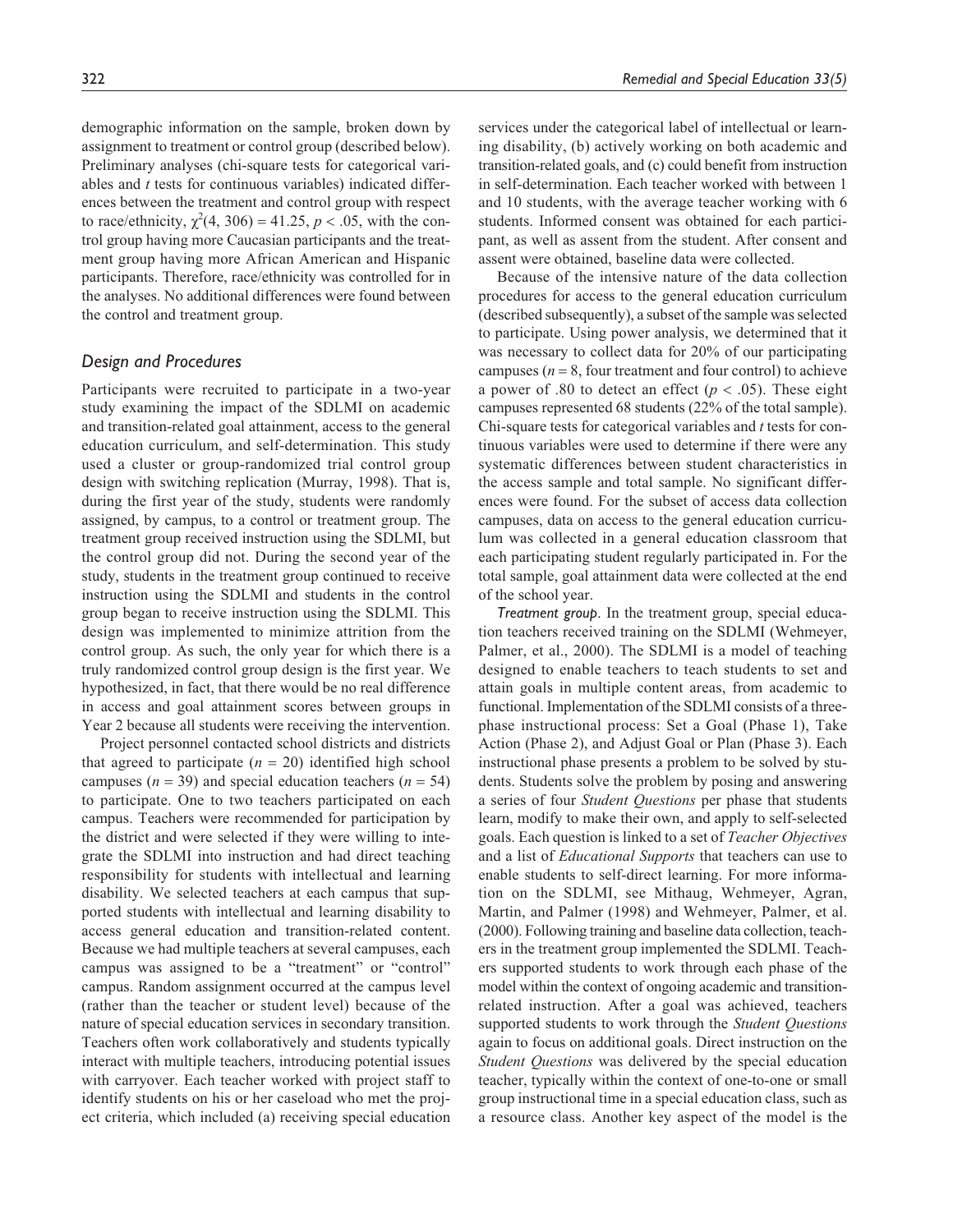development of educational supports (e.g., self-monitoring strategies) that students can use to monitor their progress toward goals in diverse settings. These supports were individualized based on the goal selection process and each student's support needs.

*Fidelity of implementation*. Fidelity of implementation was monitored using three forms of fidelity measurement (Fixen, Naoom, Blasé, Friedman, & Wallace, 2005). Context fidelity involved ensuring that the necessary precursors to high-level performance were in place. To ensure high context fidelity, all special education teachers received the same training from the same group of trainers on the SDLMI. Compliance fidelity focused on ensuring the core intervention components and their implementation by practitioners was clearly described. All teachers were provided with detailed information and examples of the steps to implement the SDLMI; they also received follow-up visits and coaching as well as regular email notices about the stages of implementation. Competence fidelity focused on how well the practitioner was performing the core intervention components. We collected and reviewed worksheets and written materials completed by participating students in relation to the SDLMI.

#### *Instrumentation*

*Goal attainment scaling*. Goal Attainment Scaling (GAS) was used to collect data on student progress on academic and transition-related goals. Each student worked on up to two academic and two transition-related goals during the year. GAS "involves establishing goals and specifying a range of outcomes or behaviors that would indicate progress toward achieving those goals" (Carr, 1979, p. 89). In terms of establishing goals, students in the treatment group set goals as a function of their participation in the SDLMI intervention. Thus, it was not possible to collect baseline GAS scores; GAS scores were collected at the end of the academic year. For students in the control group, IEP goals were selected, in collaboration with participating teachers, and used to collect GAS scores. IEP goals were selected because it was assumed that such goals would focus on key academic and transition-related content, the same domains in which SDLMI instruction occurred. After goals were selected for the control and treatment group, possible outcomes for each goal were identified by teachers, with support from project staff. Goal outcomes are individually determined, but are objective and measurable. Outcomes are rated on a 5-point scale of –2 (*least favorable)* to 2 (*most favorable)*, with 0 being acceptable. The specific outcomes and ratings of less favorable, acceptable, and more favorable depend on students and the goals they are completing. After GAS ratings are made, GAS scores are converted to standardized *T* scores, with a mean of 50 and a standard deviation of 10 (Kiresuk, Smith, & Cardillo, 1994). Standard

scores of 50 represent acceptable outcomes, and standard scores of less than 40 indicate outcomes teachers found less favorable than expected.

*Access to the general education curriculum*. To collect data on student access to the general education curriculum, a Windows PC-based data collection system called Access Version of the Code for Instructional Structure and Student Academic Response (Access CISSAR) was used. Access CISSAR is an expanded version of the MainStream Version of the Code for Instructional Structure and Student Academic Response (MS-CISSAR; Carta, Greenwood, Schulte, Arreaga-Mayer, & Terry, 1988) a component of the Eco Behavioral Assessment System Software (EBASS; Greenwood, Carta, Kamps, Terry, & Delquardi, 1994). The MS-CISSAR focuses on an individual student and collects data using a momentary time sampling methodology on 105 individual codes in 13 categories of variables, across three conceptual groupings: classroom ecology (5 categories), teacher behavior (5 categories), and student behavior (3 categories). For more information see Greenwood et al. (1994).

The Access CISSAR was designed to collect additional data specific to when and how opportunities are made available to students to access the general education curriculum. The Access CISSAR has additional categories to code for (a) whether a target student (i.e., the student with a disability being observed) is engaged in a task that could be linked to any general education standard or grade-level standard, (b) whether a target student's peers are engaged in a task that could be linked to any general education standard or grade-level standard, (c) whether a target student is engaged in a task that could be linked to his or her IEP goals and objectives, (d) whether accommodations or curriculum augmentations or adaptations are in place to enable the student to perform more effectively in the task or activity. Data on the Access CISSAR were collected by project staff trained by a master trainer on the MS-CISSAR and Access CISSAR. After receiving an overall reliability rating of at least 95% agreement with the master trainer for three in-school training sessions, the observers were determined to have met the mastery criteria.

To quantify student access, an overall student access score can be calculated from the Access CISSAR data as shown in the equation below.

$$
Access = \{(1 * F4) + (1 * F7) + (3 * F8) + (3 * F9) \text{ if } F4 = 1
$$
  

$$
(3 * F5) + (1 * F7) + (3 * F8) + (3 * F9) \text{ if } F5 = 1
$$
  

$$
0 \text{ if } F4 = F5 = 0
$$
 (1)

This access score was developed by Soukup et al. (2007) to calculate the degree to which students with disabilities access the general curriculum during observed sequences. During each observation, each minute the F4 toggle (any general education standard) was activated counted as 1 point. If the F5 toggle (grade-level general education standard)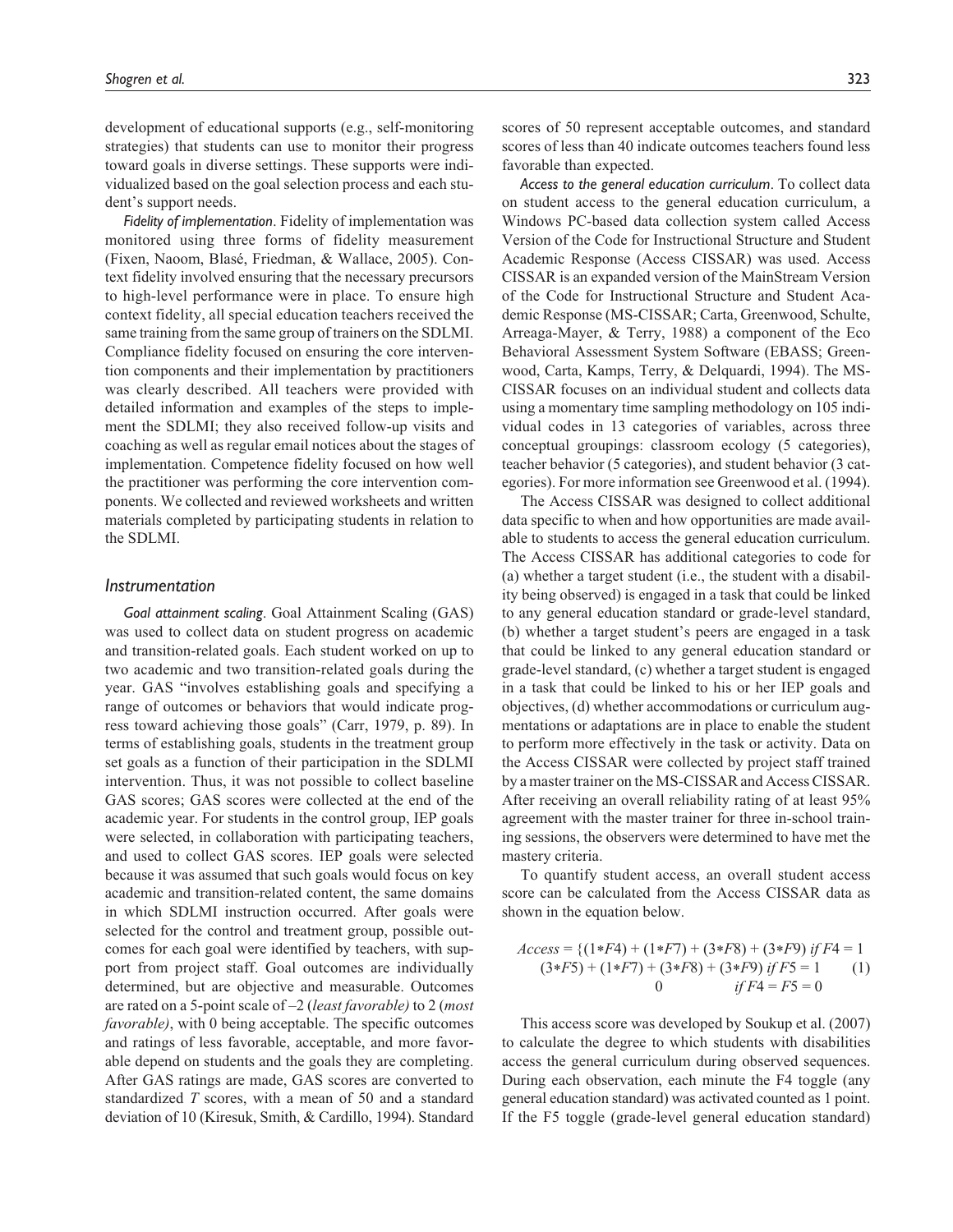was activated, 3 points were tallied for the total access score. When any F7 toggle (accommodation) was coded during an observation intervention concurrently with either F4 or F5 toggles, 1 point was added to the total access score. In any interval in which an F8 toggle (augmentation) or F9 toggle (adaption) were coded concurrently with F4 or F5 toggles, 3 points were added to the total access score. Access scores for any interval can range between 0 and 10. See Soukup et al. (2007) for additional information on the theoretical basis for the access score. The subset of students in the access sample was observed for a total of 60 min, 30 min at baseline, and 30 min at the end of the school year. Students were observed in a general education classroom that they regularly participated in during typical academic activities. We worked with teachers to ensure comparability in opportunities to access the general education curriculum across observations.

# *Analytic Plan*

Multilevel modeling (MLM, Singer, 1998; Snijders & Bosker, 1999) served as our primary analytic strategy. MLM was chosen because of the nested nature of our data (e.g., observations nested within students, students nested within campuses) and the detrimental effects of traditional analyses (e.g., ANOVA) when the data are not independent (Singer, 1998). In the MLM framework, the initial model, called the unconditional means model, specifies a fixed effect for the dependent variable (e.g., access or GAS scores) that does not vary across individuals and random or variance components that vary randomly within or between students (e.g., variation between students' scores, variation within student scores, variation between observations). The specific application of MLM to each dependent variable is described below.

*Goal attainment*. The data on student's goal attainment had a hierarchical structure; goals (Level 1) were nested within students (Level 2, each student worked on up to four academic or transition-related goals), and students were nested within campuses (Level 3). To determine the impact of this nesting on the data, we calculated intraclass correlation (ICC) coefficients. Our ICC values suggested that there was a fair amount of clustering of both academic ( $\rho = .31$ ) and transition GAS scores ( $\rho = .18$ ) within students; but limited clustering of students' average academic ( $\rho = .004$ ) and transition ( $\rho = .01$ ) GAS scores within campuses. Based on these ICCs, we constructed two-level MLMs for academic and transition GAS scores using SAS PROC MIXED. After fitting the unconditional means model, we went on to add student-level (Level 2) predictors to the model for academic and transition GAS scores. We added two continuous student-level variables that were hypothesized to potentially affect goal attainment scores (i.e., previous goal-setting experience and level of educational support need). Then, to

address our primary research question—does exposure to the SDLMI impact GAS scores—we added treatment group as a dummy-coded classification variable. This variable provides a test of the significance of the fixed effect of classification into the treatment or control group on academic or transition GAS means (while still accounting for the nested structure of the data). We also added disability group (i.e., intellectual or learning disability) and the intervention-bydisability group interaction as an additional classification variable to examine if student's disability label impacted mean GAS scores.

*Access to the general education curriculum*. The data on student's access to the general education curriculum had the following hierarchical structure. Data from each of the 30 observation intervals (Level 1) were nested within each observation time (first and second observation; Level 2); the observation times were nested within each of the students (Level 3), who were nested within campuses (Level 4). To determine the impact of this nesting on the data, we calculated intraclass correlation (ICC) coefficients. As would be expected, there was significant clustering within observation times ( $\rho = .51$ ) and within students ( $\rho = .36$ ), but limited clustering within campuses ( $\rho = .002$ ). Based on these ICCs, we used SAS PROC MIXED to specify a three-level MLM. After specifying the unconditional means model, we added three variables as dummy-coded classification variables, observation time (baseline vs. end of the school year), treatment status (treatment vs. control group), and disability label (intellectual vs. learning disability). The observation time variable provided information on the change from baseline to end of the year measurement, or the slope. Of specific interest was the treatment-by-observation-bydisability interaction, which provided information on the degree to which there were changes over time based on assignment to treatment or control group and disability label.

# **Results**

# *Goal Attainment*

Table 2 provides the parameter estimates for the fixed and random components of the multilevel models for academic and transition GAS scores. As shown in Table 2, there were significant random effects both within and across student scores for academic and transition goals, indicating that GAS scores varied significantly within and across students. Neither of the continuous predictors (previous goal-setting experience or level of educational support) significantly predicted goal attainment scores for academic and transition goals. However there were significant effects of categorical variables. For academic GAS scores, there was a significant fixed effect of treatment,  $F(1, 185) = 4.33$ ,  $p = .04$ , and disability by treatment,  $F(1, 185) = 3.71$ ,  $p = .05$ .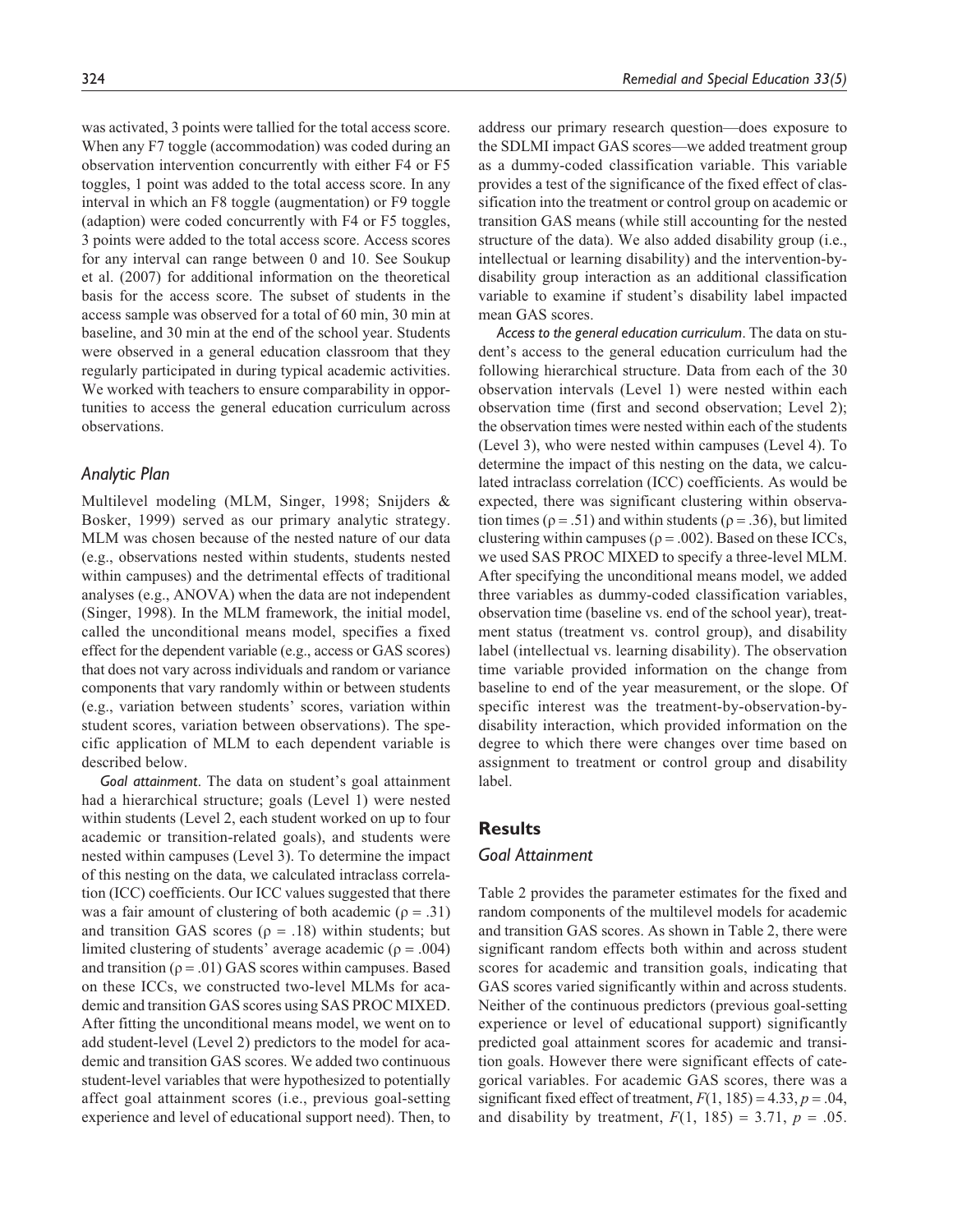|                               | Academic GAS<br>Scores |      | <b>Transition GAS</b><br>Scores |       |
|-------------------------------|------------------------|------|---------------------------------|-------|
|                               | Estimate               | SE   | Estimate                        | SE    |
| Fixed effect                  |                        |      |                                 |       |
| Intercept                     | 45.65*                 | 3.78 | 47.39*                          | 4.06  |
| <b>Educational support</b>    | 0.60                   | 0.70 | 0.89                            | 0.78  |
| Goal-setting experience       | 0.54                   | 1.40 | $-0.08$                         | 1.41  |
| Treatment group               | $4.30*$                | 1.55 | $8.99*$                         | 1.70  |
| Disability group              | 2.20                   | 2.00 | 4.19                            | 2.19  |
| Treatment $\times$ Disability | $5.75*$                | 2.94 | $6.67*$                         | 3.07  |
| Random effects                |                        |      |                                 |       |
| Variance intercept student    | 33.87*                 | 8.30 | $16.45*$                        | 11.15 |
| Residual variance             | $74.51*$               | 7.49 | $107.22*$                       | 12.94 |
| $-2LL$                        | 2766.9                 |      | 2220.2                          |       |
| <b>AIC</b>                    | 2770.9                 |      | 2224.2                          |       |

|                                    |  | <b>Table 2. Parameter Estimates From Multilevel Models for</b> |
|------------------------------------|--|----------------------------------------------------------------|
| Academic and Transition GAS Scores |  |                                                                |

*Note.* GAS = Goal Attainment Scaling; LL = log likelihood; AIC = Akaike's information criterion.

 $*_{p}$  < .05

Similarly, for transition GAS scores, there was a significant fixed effect of treatment,  $F(1, 162) = 14.03$ ,  $p < .001$ , and disability by treatment,  $F(1, 162) = 4.73$ ,  $p = .03$ . The fixed effect for disability alone was not significant in either model. These findings indicate there were significant differences in academic and transition GAS scores based on assignment to treatment and control group, but that disability label (e.g., intellectual or learning disability) interacted with these differences. To further examine the impact of disability label on academic and transition GAS scores, we conducted a series of post hoc analyses. Specifically, we conducted paired contrasts of the means of our four groups (intellectual disability–control; intellectual disability–treatment; learning disability–control; learning disability–treatment) to identify the specific pattern of differences in academic and transition GAS scores. As shown in Table 3, for academic GAS scores, the only significant difference was students with learning disability in the control and treatment group,  $F(1, 185) = 5.58$ ,  $p = .02$ . For transition GAS scores, the only significant difference was between students with intellectual disability in the control and treatment group,  $F(1, 176) = 31.97$ ,  $p < .001$ . These findings indicate that students with learning disabilities in the treatment group had significantly higher goal attainment on academic goals but not on transition goals. Students with intellectual disability in the treatment group had significantly higher goal attainment on transition goals but not academic goals.

#### *Access to the General Education Curriculum*

Table 4 provides the parameter estimates for the fixed and random components of the multilevel models for student

| <b>Table 3.</b> Least Square Means for Disability × Treatment Groups |
|----------------------------------------------------------------------|
| for Academic and Transition GAS Scores                               |

|              | Academic GAS<br>scores |      |         | <b>Transition GAS</b><br>scores |  |
|--------------|------------------------|------|---------|---------------------------------|--|
|              | м                      | SE   | м       | SE                              |  |
| LD-control   | 44.78                  | l.79 | 45.03   | 1.87                            |  |
| LD-treatment | $50.51*$               | 1.63 | 46.15   | 1.65                            |  |
| $ID$ control | 48.07                  | 0.98 | 40.98   | 1.12                            |  |
| ID-treatment | 48.30                  | 1.15 | 50.44** | 1.24                            |  |

*Note.* GAS = Goal Attainment Scaling; LD = learning disability; ID = intellectual disability.

\*Post hoc contrasts indicate that the LD treatment group differs significantly from the LD control at the  $p < 05$  level. \*\*Post hoc contrasts indicate that the ID treatment group differs significantly from the ID control at the  $p < 0.05$  level.

|               |  |  | <b>Table 4.</b> Parameter Estimates From Multilevel Models for |
|---------------|--|--|----------------------------------------------------------------|
| Access Scores |  |  |                                                                |

|                                                    | Access scores |      |
|----------------------------------------------------|---------------|------|
|                                                    | Estimate      | SE   |
| Fixed effect                                       |               |      |
| Intercept                                          | $3.37*$       | 0.37 |
| Slope (observation time)                           | $1.47*$       | 0.38 |
| Treatment group                                    | 0.25          | 0.17 |
| Disability group                                   | $0.75*$       | 0.64 |
| Observation $\times$ Treatment                     | $1.41*$       | 0.21 |
| Observation $\times$ Disability                    | $0.63*$       | 0.21 |
| Observation $\times$ Treatment $\times$ Disability | $2.02*$       | 0.81 |
| Random effects                                     |               |      |
| Intercept student                                  | $1.48*$       | 0.42 |
| Observation student                                | $0.10*$       | 0.24 |
| Residual variance                                  | $1.31*$       | 0.04 |
| $-211$                                             | 6147.7        |      |
| AIC                                                | 6143.7        |      |

*Note.*  $LL = log$  likelihood;  $AIC = Akaike's$  information criterion.  $*_{p}$  < .05.

access scores. As shown in Table 4, there were significant random effects for both the intercept and observation time (slope), indicating that initial access scores and well as the change in access scores over time varied significantly across students. The fixed effects for observation time,  $F(1, 29) = 7.91, p < .001$ , and disability,  $F(1, 44) = 9.93$ ,  $p = 0.0024$ , were significant, but the fixed effect for treatment group was not significant,  $F(1, 44) = 3.46$ ,  $p = .07$ . This finding indicates that all students significantly increased their access scores over time (i.e., significant observation time parameter); however, there were initial differences in the participants based on disability status (i.e., students with learning disability had higher initial scores than students with intellectual disability) but not based on assignment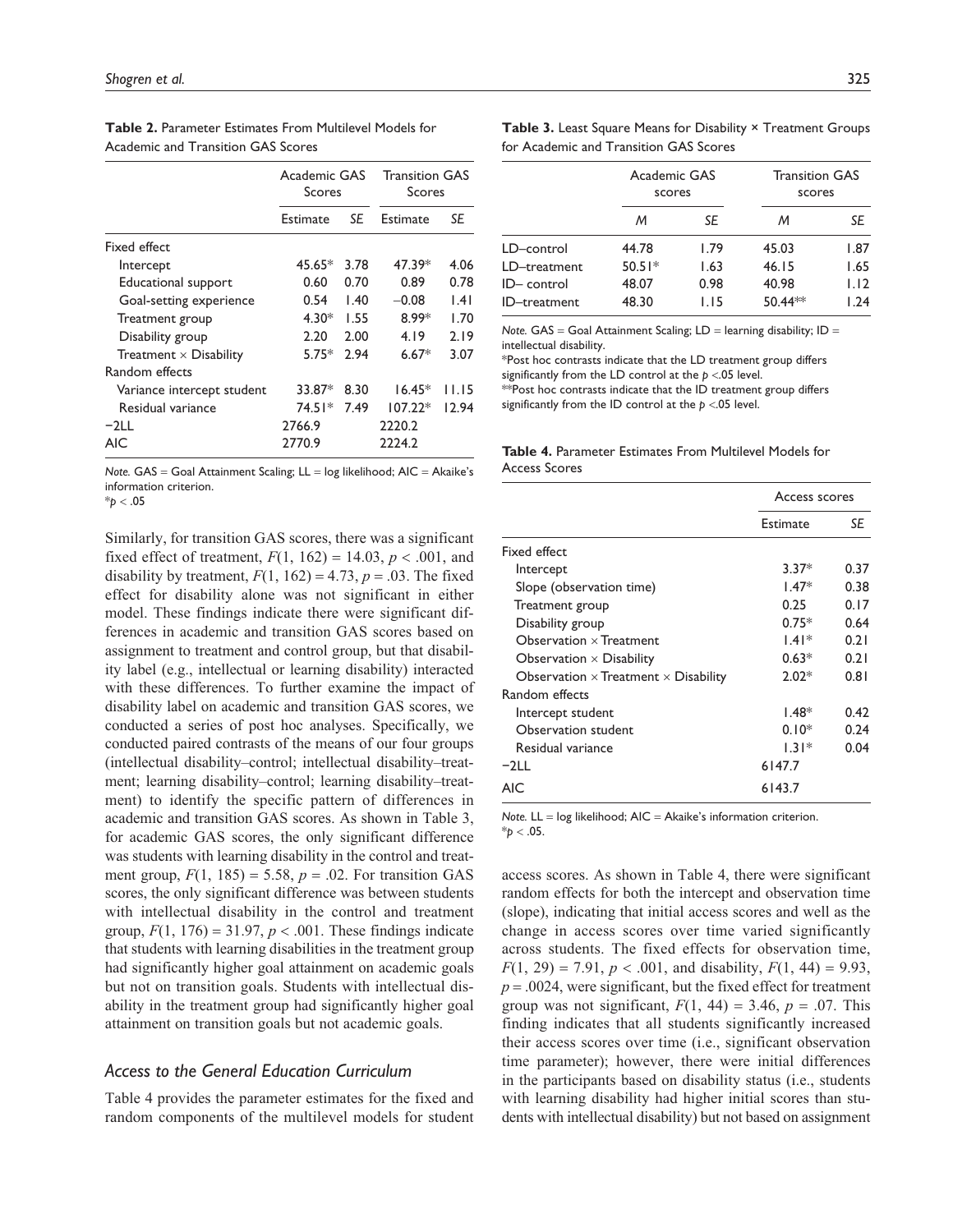| Group                   | Access score at<br>the beginning of<br>the year (SE) | Access score<br>at the end of<br>the year $(SE)$ |
|-------------------------|------------------------------------------------------|--------------------------------------------------|
| Control                 |                                                      |                                                  |
| Intellectual disability | $2.2$ (.44)                                          | $3.3(.49)$ <sup>+</sup>                          |
| Learning disability     | 3.3 $(.24)*$                                         | 3.4(.26)                                         |
| Treatment               |                                                      |                                                  |
| Intellectual disability | 2.5(.51)                                             | $4.6(.52)$ <sup>+</sup>                          |
| Learning disability     | 3.6 $(.35)$ <sup>*</sup>                             | 5.1 $(.37)*+$                                    |

**Table 5.** Estimates for Access Score Intercept and Slopes for the Disability and Treatment Groups

 $*$ Indicates significance at the  $p < 05$  level in across disability group comparison (treatment group and observation time held constant); students with intellectual disability served as comparison group.  $^\dagger$ Indicates significance at the  $p < 0$ 5 level in across observation time comparisons (treatment group and disability held constant); students with baseline access scores served as the comparison group.

to treatment group. However, when examining the interaction between treatment, observation, and disability, we discovered a complex pattern of differences in the scores between baseline and the end-of-the-year base on disability label and assignment to treatment or control group. To explore these differences, we conducted follow-up paired contrasts of the means of the eight cells created by crossing observation time, treatment status, and disability label. As shown in Table 5, students with intellectual and learning disability in the control and treatment group significantly differed from each other at the beginning of the year, with students with learning disability having higher access scores; at the end of the year, students with intellectual and learning disability still differed in the treatment group but not in the control group. When looking at the pattern of differences over time (i.e., changes in scores from the beginning to the end of the year), students with intellectual disability made significant gains in both the control and treatment group; however, the differences in the treatment group were significantly larger than in the control group,  $F(1, 44) =$ 8.33,  $p = .001$ . Students with learning disability did not show significant gains in the control group, but they did in the treatment group.

# **Discussion**

The results of this study suggest that implementing the SDLMI led to significant changes in the goal attainment and access to the general education curriculum of students with intellectual and learning disability, although there were differential impacts of the intervention for these two groups. In the following sections, we discuss the implications of the results for our two primary dependent variables as well as describe limitations to the study and implications for practice.

# *Impact of the SDLMI on Goal Attainment*

The SDLMI intervention had a significant impact on the goal attainment of students with intellectual and learning disability; however, the impact differed significantly. For students with learning disabilities, those in the treatment group showed significantly higher attainment of academic goals at the end of the intervention year, but no differences in their attainment of transition-related goals. The opposite pattern was seen for students with intellectual disability. A possible reason may be a differential focus for teachers of students with these two disability labels on academic versus transition-related skills. Perhaps, at this stage in their education, transition-related goals were more meaningful for students with intellectual disability and academic goals more meaningful for students with learning disabilities. However, it is also possible that teacher's perceptions of possible adult outcomes for students with intellectual and learning disability affected the goals that were emphasized. Research has suggested that teachers of students with intellectual disability do not believe access to the general education curriculum is as important as it is for students with high-incidence disabilities (Agran, Alper, & Wehmeyer, 2002). Research has also suggested that teachers of students with learning disabilities may emphasize academic content to the exclusion of meaningful, transition-related skills (Wehman, 2001). Further research is needed to replicate and explore the results.

Interestingly, level of educational support need and previous goal-setting experience did not predict student's attainment of academic or transition-related goals. However, the lack of relationship with these variables may be more related to the nature of their assessment. Teachers made a rating of level of educational support need and previous goal-setting experience, and these ratings may not have adequately captured the constructs we were attempting to measure. Future research should explore ways to quantify educational support need and previous goal-setting experience in a more meaningful way.

# *Access to the General Education Curriculum*

With regard to access to the general education curriculum, at the beginning of the school year students with intellectual and learning disability in both the control and treatment group had relatively low access scores, with students with intellectual disability having significantly lower scores. These findings are congruent with other researchers who have found low levels of access for students with diverse disability labels (Lee et al., 2008; Soukup et al., 2007; Wehmeyer et al., 2003). When analyzing the access score formula presented in the Method section, it is clear that with access scores in the range of 2 to 4 points (see baseline access scores in Table 4), students were unlikely to be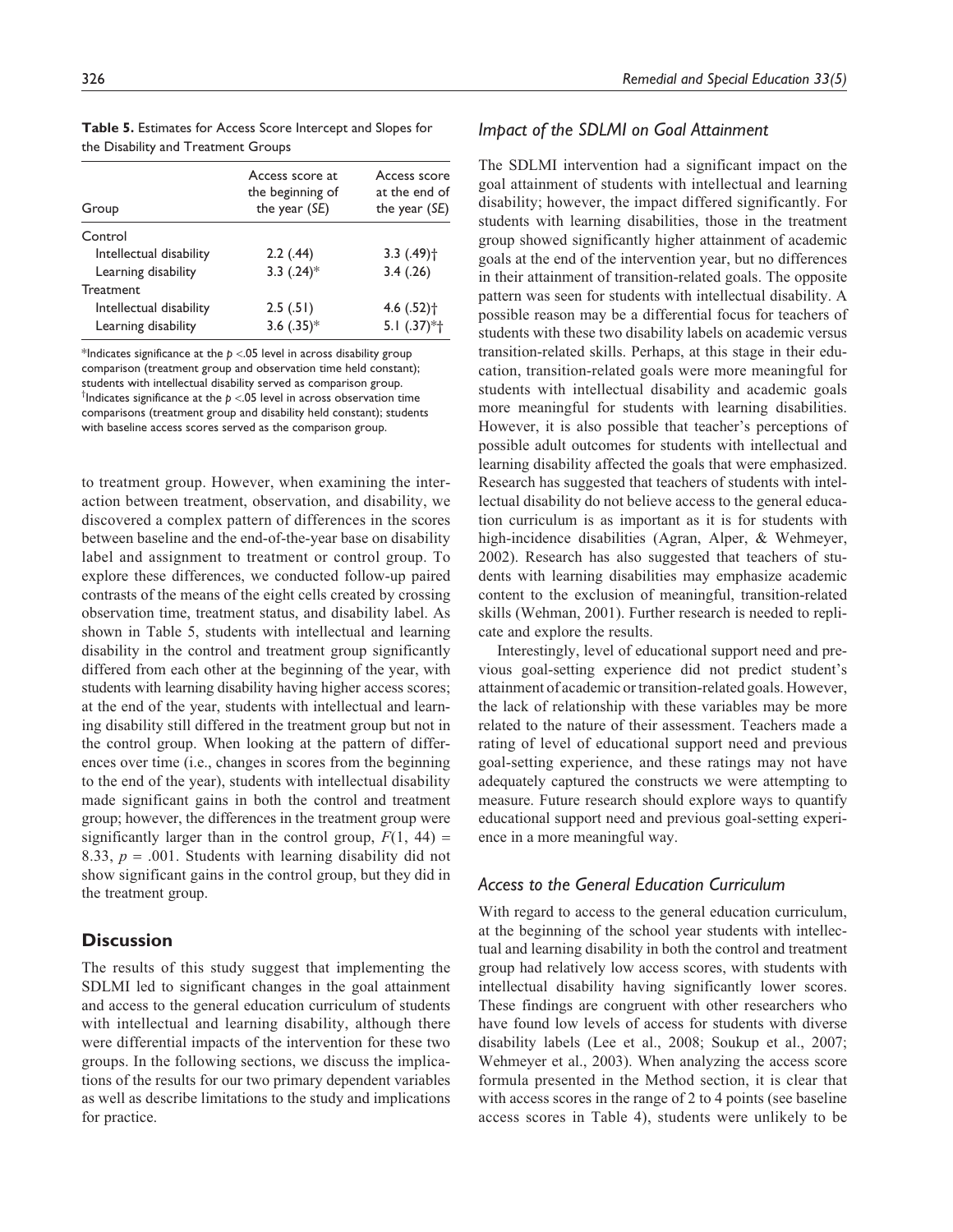working on grade-level standards (an activated F5 toggle leads automatically to a score of 3 points), and if they were working on such a standard, unlikely to have curriculum adaptations and augmentations in place that would support them in working on the standard.

In the control group, students with intellectual disability showed an increase in their access score over the course of the school year of slightly more than 1 point. This is a positive finding, suggesting that over the course of the year, students were likely to be, for example, provided with an accommodation in class (an accommodation is worth 1 point in the access equation). However, as a whole, students were not likely to be receiving additional augmentations or adaptations over the course of the year (as this is worth 3 points in the access equation). Students with learning disabilities in the control group did not show any change over the course of the year, suggesting the degree to which they were provided with accommodations, adaptations, and augmentations remained consistent over the year. Perhaps over the course of the year, teachers became more comfortable with individualizing instruction for students with intellectual disability, particularly as research has suggested this is not an area in which teachers report sufficient skills (Agran et al., 2002).

When students received access to the SDLMI, both students with intellectual and with learning disability showed significant increases in their access scores. Furthermore, the increase for students with intellectual disability was significantly higher than the increase demonstrated by students with intellectual disability in the control group. This suggests that the implementation of the SDLMI had a significant impact on access, increasing scores by about 2 points in each group. This suggests that when students are taught the skills associated with self-determination, they are more likely to be working on a general education standard and/or receiving accommodations, adaptations, or augmentations. This could result from students' having additional selfdetermination skills that enable them to progress in the general education curriculum, increasing the probability that they are working on a general curriculum standard. It could also be that students learned important skills to advocate for or effectively access and utilize accommodations, adaptations, and augmentations, or it could be that teachers see changes in students' ability to participate in general education curriculum content and provide more access and support for that access (Soukup et al., 2007). Further research is needed to decompose the factors that contribute to students' increased access after receiving instruction using the SDLMI.

However, although the significant increase in access scores is promising, students still had low access scores, overall, even after intervention. Further research is needed to explore strategies for supporting students with intellectual and learning disability to access the general education

curriculum. Clearly, these students are, on average, not routinely working on grade-level standards, nor are accommodations, adaptations, and augmentations being provided with sufficient frequency to promote this access and progress. Furthermore, because of the size of our sample, we were unable to explore additional predictors of access to the general education curriculum and their impact on access scores. Further research with larger samples will be necessary to explore the combined influence of interventions like the SDLMI and other individual and ecological predictors.

# *Implications for Practice*

Promoting valued adult outcomes for students with disabilities necessitates a focus on promoting student selfdetermination as well as providing students with the highest quality education that emphasizes academic and transition goals. This study suggests that providing instruction in selfdetermination using the SDLMI has the potential to increase goal attainment and to promote access to the general education curriculum for students with disabilities. Teachers can overlay instruction using the SDLMI on ongoing curricular activities across curricular domains. This creates opportunities for the generalization of self-determination skills as well as opportunities for systematically, yet creatively, incorporating instruction on self-determination across multiple areas of instruction. In addition, because the SDLMI is overlaid on ongoing instruction, it requires less time than traditional, stand-alone curricula.

Work is needed to support in-service teachers to access information on strategies, such as the SDLMI, to promote self-determination and to create opportunities for professional development regarding incorporating such instruction, particularly as teachers report a lack of knowledge of self-determination interventions, as well as difficulty with integrating this content into their instruction (Carter, Lane, Pierson, & Stang, 2008; Stang, Carter, Lane, & Pierson, 2009; Wehmeyer, Agran, & Hughes, 2000). Self-determination must also be integrated into special education teacher preparation programs to enable teachers to effectively use these augmentations in practice; models for doing so exist (Thoma, Baker, & Saddler, 2002) and must be further evaluated and adopted.

In addition, the findings suggest that teachers may be differentially emphasizing academic and transition goals for students with intellectual and learning disability. Given the increased focus on promoting access to the general education curriculum for all students, including those with intellectual disability, and the emphasis in the Individuals with Disabilities Education Act on academic and functional goals for all students, it is necessary that we develop strategies for emphasizing both academic and transition-related content for all students. By adopting the SDLMI, teachers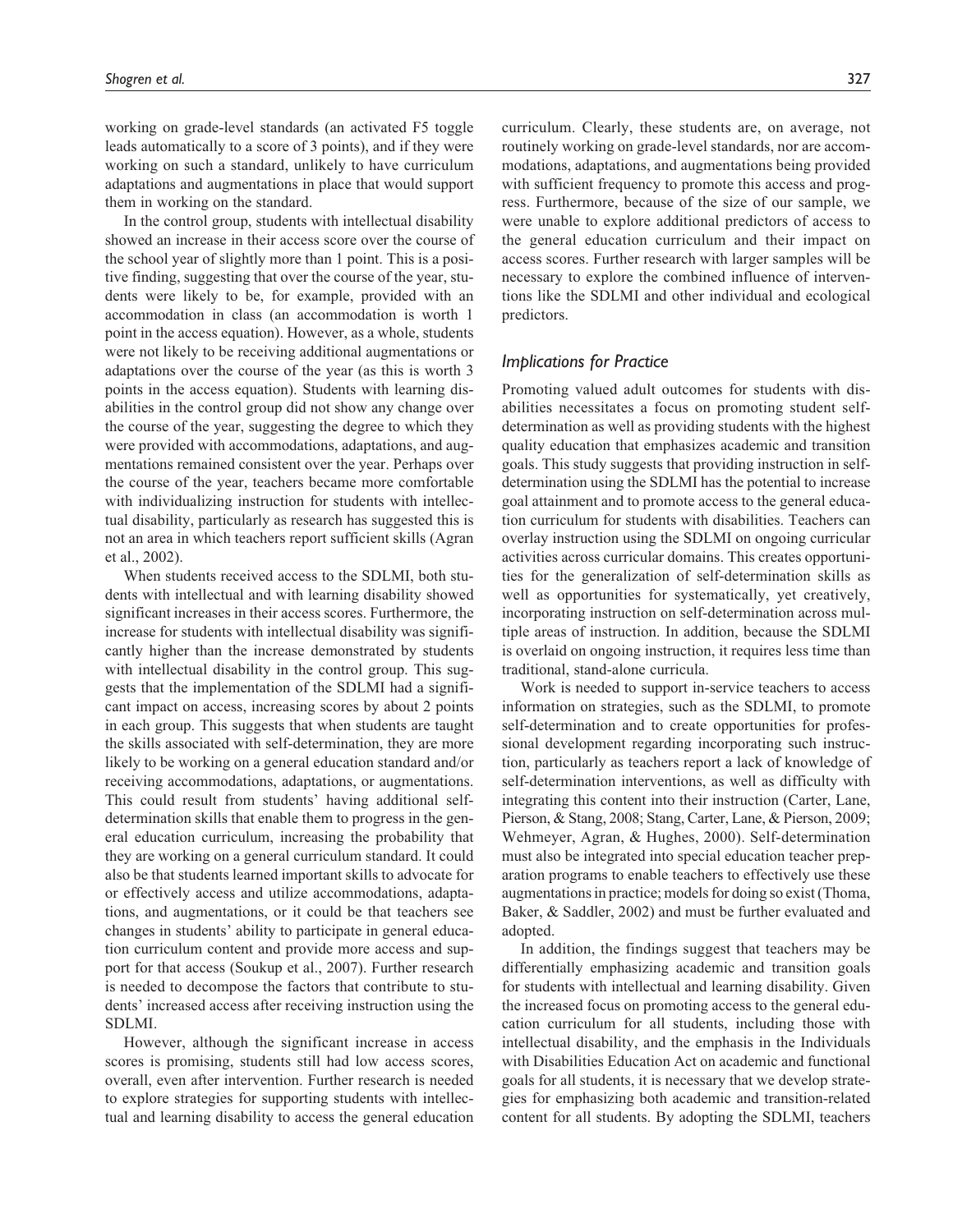can focus on content in both areas, while also promoting students' self-determination. Furthermore, they can directly involve students in identifying and prioritizing the goals that are most important to them in both domains. Systems are needed in schools that enable teachers to emphasize skills that enhance academic and transition-related outcomes as well as promote self-determination.

# *Limitations of the Study*

In interpreting the findings of this study, there are several limitations that must be considered. First, we relied on teacher report of students' disability label and specific data on intelligence and achievement scores were not collected. Because of confidentiality requirements that limited the amount of information many of the participating schools could release, admission to special education and categorical information on eligibility for special education was used to assign students to disability groups. Although it can be assumed that this information represents true disability status, there was no way to confirm that students included in this study were assigned to the appropriate group. Second, multiple factors contribute to access to the general education curriculum and attainment of academic and transition-related goals. We were unable to explore all of these factors in our analyses as our primary intent was to explore the degree to with the implementation of the SDLMI by teachers impacted students outcomes in these domains. More work is needed to systematically explore these factors. Despite these limitations, however, this study provided preliminary evidence that the SDLMI has efficacy for promoting increased attainment of academic goals for students with learning disabilities, transition goals for students with intellectual disability, and increased access to the general education curriculum for both groups of students.

# *Conclusion*

Teaching the skills associated with self-determination has been identified in the literature as a curriculum augmentation that can promote access to the general education curriculum and goal attainment for students with disabilities; however, research documenting a causal relationship has been lacking. This study extended the current literature by empirically demonstrating that augmenting the curriculum with the SDLMI promoted greater access to the general education curriculum and greater attainment of academic goals in students with learning disabilities and transitionrelated goals in students with intellectual disability. These findings suggest that the SDLMI is an effective model of instruction that can be implemented by teachers to promote valued student outcomes in academic and transition-related domains.

#### **Declaration of Conflicting Interests**

The author(s) declared no potential conflicts of interest with respect to the research, authorship, and/or publication of this article.

#### **Funding**

The author(s) disclosed receipt of the following financial support for the research, authorship, and/or publication of this article:

Funding for this research was provided Grant PR Award No. R324B070159 from the U.S. Department of Education, Institute of Education Sciences, National Center for Special Education Research. The contents of this article do not necessarily represent the policy of the Department of Education, and endorsement by the federal government should not be assumed.

#### **References**

- Agran, M., & Alper, S. (2000). Curriculum and instruction in general education: Implications for service delivery and teacher preparation. *Journal of the Association for Persons with Severe Handicaps, 25*, 167-174. doi:10.2511/rpsd.25.3.167
- Agran, M., Alper, S., & Wehmeyer, M. (2002). Access to the general curriculum for students with significant disabilities: What it means to teachers. *Education & Training in Mental Retardation & Developmental Disabilities, 37*, 123-133.
- Agran, M., Blanchard, C., & Wehmeyer, M. L. (2000). Promoting transition goals and self-determination through student selfdirected learning: The Self-Determined Learning Model of Instruction. *Education & Training in Mental Retardation & Developmental Disabilities, 35*, 351-364.
- Agran, M., Cavin, M., Wehmeyer, M. L., & Palmer, S. B. (2006). Participation of students with severe disabilities in the general curriculum: The effects of the Self-Determined Learning Model of Instruction. *Research and Practice for Persons with Severe Disabilities, 31*, 230-241.
- Algozzine, B., Browder, D., Karvonen, M., Test, D.W., & Wood, W.M. (2001). Effects of interventions to promote self-determination for individuals with disabilities. *Review of Educational Research, 71*, 219-277. doi:10.3102/00346543071002219
- Anctil, T. M., Ishikawa, M. E., & Scott, A. T. (2008). Academic identity development through self-determination: Successful college students with learning disabilities. *Career Development for Exceptional Individuals, 31*, 164-174. doi:10.1177/ 0885728808315331
- Carr, R. A. (1979). Goal attainment scaling as a useful tool for evaluating progress in special education. *Exceptional Children, 46*, 88-95.
- Carta, J. J., Greenwood, C. R., Schulte, D., Arreaga-Mayer, C., & Terry, B. (1988). *Code Instructional Structure and Student Academic Response: Mainstream Version*. Kansas City: Juniper Gardens Children's Project, University of Kansas.
- Carter, E. W., Lane, K. L., Pierson, M. R., & Stang, K. K. (2008). Promoting self-determination for transition-age youth: Views of high school general and special educators. *Exceptional Children, 75*, 55-70.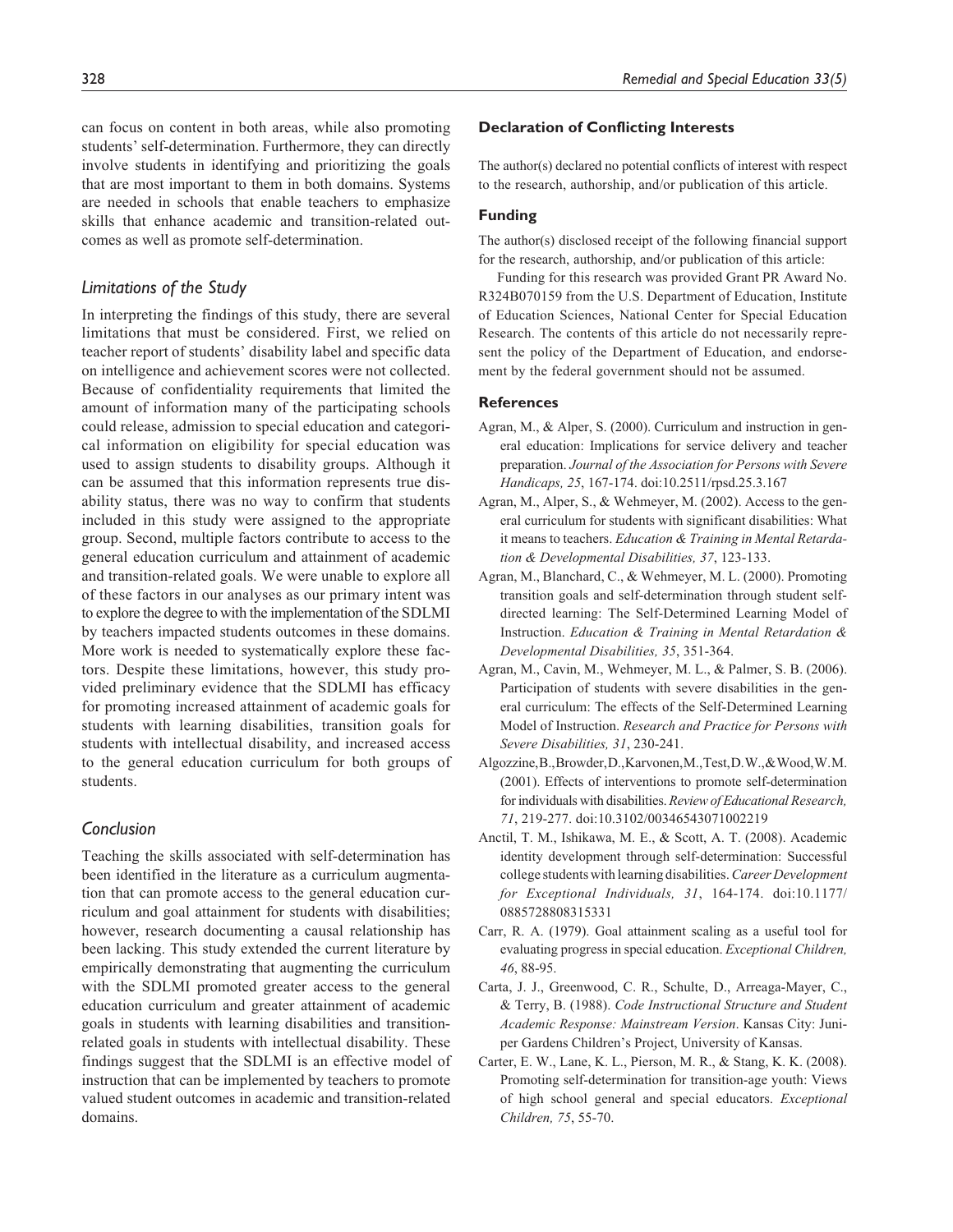- Fixen, D. L., Naoom, S. F., Blasé, K. A., Friedman, R. M., & Wallace, F. (2005). *Implementation research: A synthesis of the literature* Tampa: University of South Flordia.
- Getzel, E. E., & Thoma, C. A. (2008). Experiences of college students with disabilities and the importance of self-determination in higher education settings. *Career Development for Exceptional Individuals, 31*, 77-84. doi:10.1177/0885728808317658
- Greenwood, C. R., Carta, J. J., Kamps, D., Terry, B., & Delquardi, J. (1994). Development and validation of standard classroom observation systems for school practitioners: Ecobehavioral Assessment Systems Software (EBASS). *Exceptional Children, 61*, 197-210.
- Kiresuk, T. J., Smith, A., & Cardillo, J. E. (1994). *Goal attainment scaling: Applications, theory and measurement.* Hillsdale, NJ: Lawrence Erlbaum.
- Konrad, M., Fowler, C. H., Walker, A. R., Test, D. W., & Wood, W. M. (2007). Effects of self-determination interventions on the academic skills of students with learning disabilities. *Learning Disability Quarterly, 30*, 89-113. doi:10.2307/30035545
- Lachapelle, Y., Wehmeyer, M. L., Haelewyck, M. C., Courbois, Y., Keith, K. D., Schalock, R., . . . Walsh, P. N. (2005). The relationship between quality of life and self-determination: An international study. *Journal of Intellectual Disability Research, 49*, 740-744. doi:10.1111/j.1365-2788.2005.00743.x
- Lee, S. H., Soukup, J. H., Little, T. D., & Wehmeyer, M. L. (2009). Student and teacher variables contributing to access to the general education curriculum for students with intellectual and developmental disabilities. *Journal of Special Education, 43*, 29-44. doi:10.1177/0022466907313449
- Lee, S. H., Wehmeyer, M. L., Palmer, S. B., Soukup, J. H., & Little, T. D. (2008). Self-determination and access to the general education curriculum. *Journal of Special Education, 42*, 91-107. doi:10.1177/0022466907312354
- McGlashing-Johnson, J., Agran, M., Sitlington, P., Cavin, M., & Wehmeyer, M. (2003). Enhancing the job performance of youth with moderate to severe cognitive disabilities using the self-determined learning model of instruction. *Research and Practice for Persons with Severe Disabilities, 28*, 194-204. doi:10.2511/rpsd.28.4.194
- McGuire, J., & McDonnell, J. (2008). Relationships between recreation and levels of self-determination for adolescents and young adults with disabilities. *Career Development for Exceptional Individuals, 31*, 154-163. doi:10.1177/0885728808315333
- Mithaug, D. E., Wehmeyer, M. L., Agran, M., Martin, J. E., & Palmer, S. B. (1998). The Self-Determined Learning Model of Instruction: Engaging students to solve their learning problems In M. L. Wehmeyer & D. J. Sands (Eds.), *Making it happen: Student involvement in education planning, decision making, and instruction* (pp. 299-328). Baltimore, MD: Brookes.
- Murray, D. M. (1998). *Design and analysis of group-randomized trials*. New York, NY: Oxford University Press.
- Singer, J. D. (1998). Using SAS PROC MIXED to fit multilevel models, hierarchical models, and individual growth models.

*Journal of Educational and Behavioral Statistics, 23*, 323-355. doi:10.2307/1165280

- Snijders, T., & Bosker, R. (1999). *Multilevel analysis. An introduction to basic and advanced multilevel modeling*. Thousand Oakes, CA: Sage.
- Soukup, J. H., Wehmeyer, M. L., Bashinski, S. M., & Bovaird, J. A. (2007). Classroom variables and access to the general curriculum for students with disabilities. *Exceptional Children, 74*, 101-120.
- Stang, K. K., Carter, E. W., Lane, K. L., & Pierson, M. R. (2009). Perspectives of general and special educators on fostering selfdetermination in elementary and middle schools. *Journal of Special Education, 43*, 94-106. doi:10.1177/0022466907313452
- Test, D. W., Fowler, C. H., Richter, S. M., White, J., Mazzotti, V., Walker, A. R., . . . Kortering, L. (2009). Evidence-based practices in secondary transition. *Career Development for Exceptional Individuals, 32*, 115-128. doi:10.1177/0885728809336859
- Thoma, C. A., Baker, S. R., & Saddler, S. J. (2002). Self-determination in teacher education: A model to facilitate transition planning for students with disabilities. *Remedial and Special Education, 23*, 82-89. doi:10.1177/074193250202300204
- Wehman, P. (2001). *Life beyond the classroom: Transition strategies for young people with disabilities* (3rd ed.). Baltimore, MD: Paul H. Brookes.
- Wehmeyer, M. L., Agran, M., & Hughes, C. (2000). A national survey of teachers' promotion of self-determination and studentdirected learning. *Journal of Special Education, 34*, 58-68. doi:10.1177/002246690003400201
- Wehmeyer, M. L., Lance, G. D., & Bashinski, S. (2002). Promoting access to the general curriculum for students with mental retardation: A multi-level model. *Education & Training in Mental Retardation & Developmental Disabilities, 37*, 223-234.
- Wehmeyer, M. L., Lattin, D. L., Lapp-Rincker, G., & Agran, M. (2003). Access to the general curriculum of middle school students with mental retardation: An observational study. *Remedial and Special Education, 24*, 262-272. doi:10.1177/074193 25030240050201
- Wehmeyer, M. L., & Palmer, S. B. (2003). Adult outcomes for students with cognitive disabilities three-years after high school: The impact of self-determination. *Education and Training in Developmental Disabilities, 38*, 131-144.
- Wehmeyer, M. L., Palmer, S. B., Agran, M., Mithaug, D. E., & Martin, J. E. (2000). Promoting causal agency: The Self-Determined Learning Model of Instruction. *Exceptional Children, 66*, 439-453.
- Wehmeyer, M. L., Palmer, S. B., Shogren, K. A., Williams-Diehm, K., & Soukup, J. (in press). Establishing a causal relationship between interventions to promote self-determination enhanced student self-determination. *Journal of Special Education*.
- Wehmeyer, M. L., & Schwartz, M. (1997). Self-determination and positive adult outcomes: A follow-up study of youth with mental retardation or learning disabilities. *Exceptional Children, 63*, 245-255.